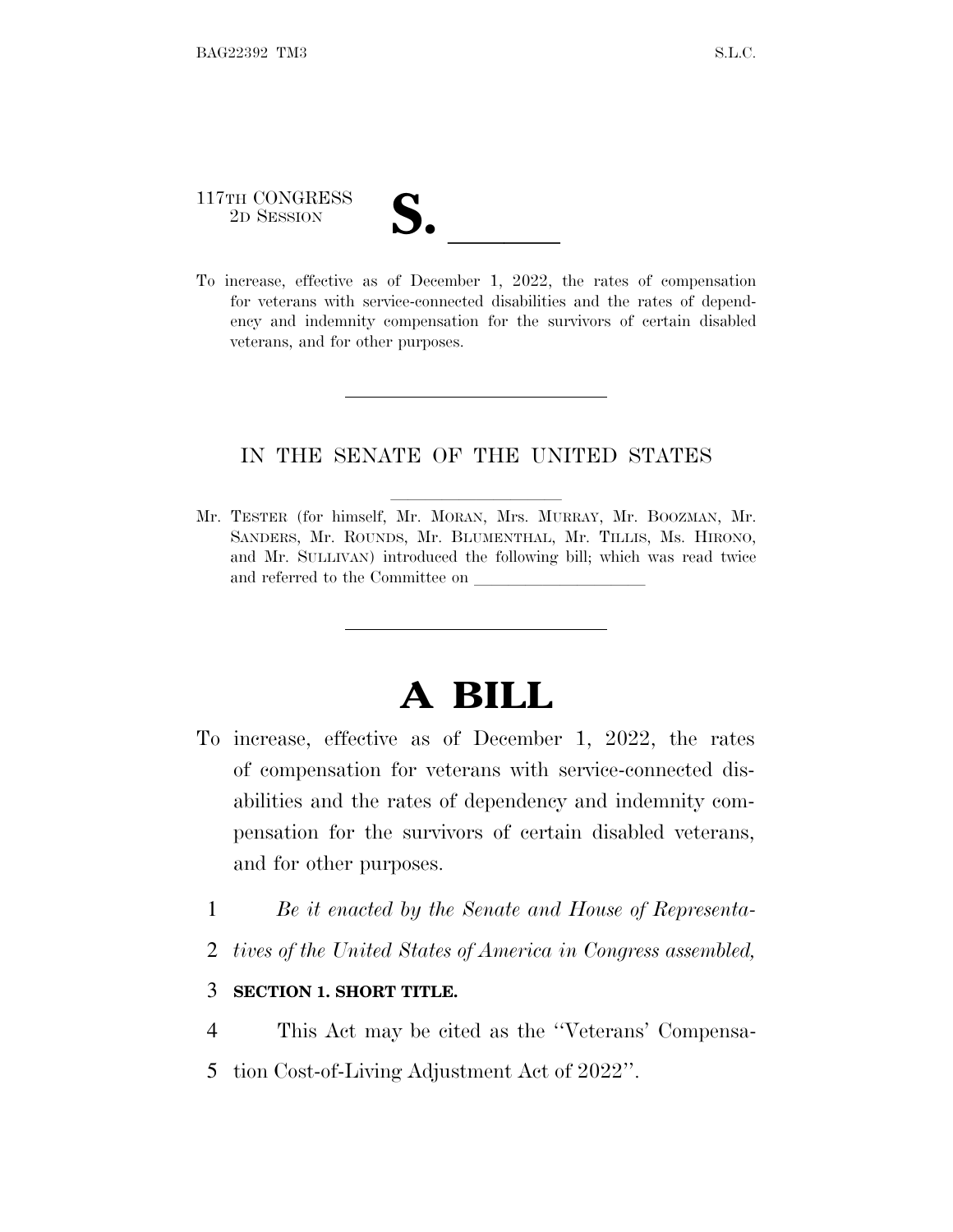$\mathfrak{D}$ 

### **SEC. 2. INCREASE IN RATES OF DISABILITY COMPENSA- TION AND DEPENDENCY AND INDEMNITY COMPENSATION.**

 (a) RATE ADJUSTMENT.—Effective on December 1, 2022, the Secretary of Veterans Affairs shall increase, in accordance with subsection (c), the dollar amounts in ef- fect on November 30, 2022, for the payment of disability compensation and dependency and indemnity compensa-tion under the provisions specified in subsection (b).

 (b) AMOUNTS T<sup>O</sup> B<sup>E</sup> INCREASED.—The dollar amounts to be increased pursuant to subsection (a) are the following:

 (1) WARTIME DISABILITY COMPENSATION.— Each of the dollar amounts under section 1114 of title 38, United States Code.

 (2) ADDITIONAL COMPENSATION FOR DEPEND- ENTS.—Each of the dollar amounts under section 1115(1) of such title.

 (3) CLOTHING ALLOWANCE.—The dollar amount under section 1162 of such title.

 (4) DEPENDENCY AND INDEMNITY COMPENSA- TION TO SURVIVING SPOUSE.—Each of the dollar amounts under subsections (a) through (d) of sec-24 tion 1311 of such title.